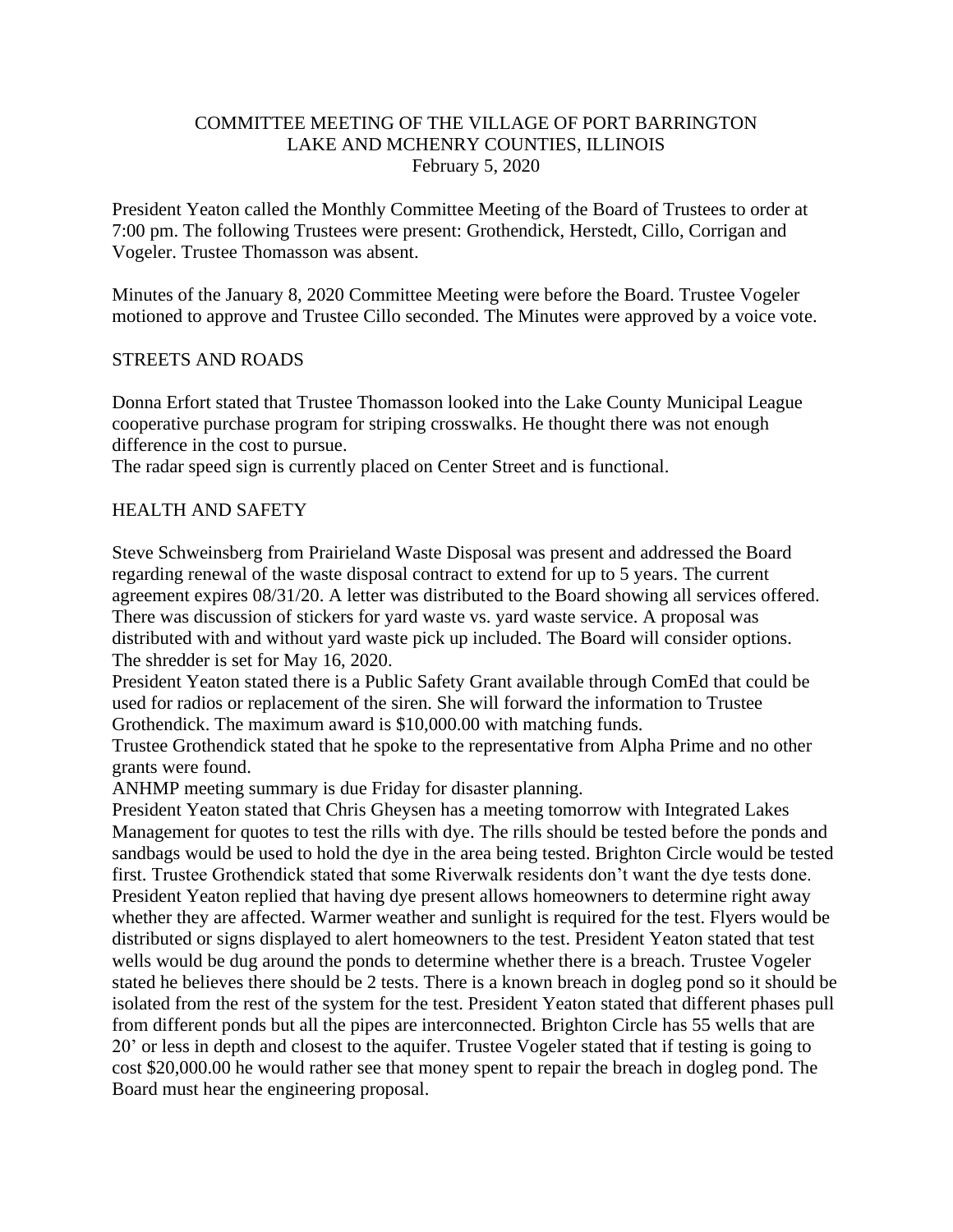## POLICE

Trustee Herstedt stated that the February schedule is set with both Counties. Wauconda is interviewing to fill the vacancy in code enforcement. President Yeaton is working on a response to the quote from Wauconda for 24/7 police coverage

and alternative to a part time code enforcement officer. Dispatch was not included in the original quote.

## PARK AND BEACHES

Trustee Cillo is working to renew the goose chasing dogs. The River Shiver Run is scheduled for March  $7<sup>th</sup>$  and the River Shiver is on March  $8<sup>th</sup>$ .

### FORESTRY

Trustee Corrigan got an email from the State that the Tree City USA application was accepted and forwarded.

### FINANCE

Committee meetings are being scheduled to discuss budgets. Trustee Corrigan distributed a 5 year history to each Trustee.

### BUILDING AND ZONING

Trustee Vogeler and Donna Erfort met to consider CRS. Points earned are equal to percentages off insurance. ComEd requires an easement. The Ordinance will be before the Board at the February meeting.

# TREASURER/ADMINISTRATION

Beach Park is being considered as part of the Fox Water Trail. The Fox River Summit is coming up. The 3<sup>rd</sup> Saturday of September will be a celebration of the Fox River.

### ENGINEERING

Donna Erfort stated that there was a summary of the Riverwalk meeting. Their goal is to see how the rills at Riverwalk can be turned on safely. They decided to let the engineers discuss and come up with a plan.

### VILLAGE ATTORNEY

Trustee Herstedt, Jim Bateman and President Yeaton are creating a response to the Wauconda proposal.

Becky Bateman will edit the employee handbook when ready.